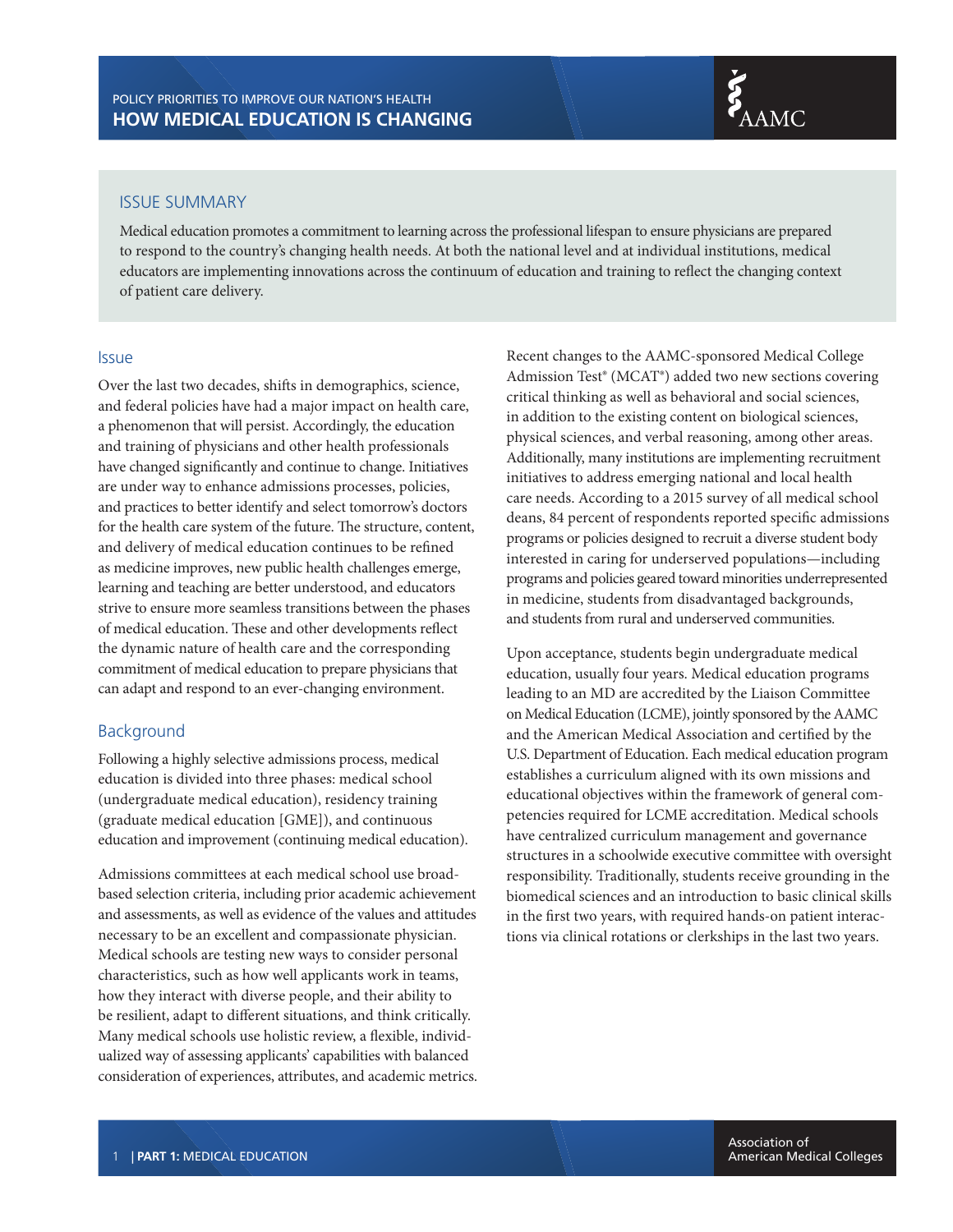## POLICY PRIORITIES TO IMPROVE OUR NATION'S HEALTH **HOW MEDICAL EDUCATION IS CHANGING**

The content of medical student education is continually revised to reflect scientific advancements, medical breakthroughs, deliverysystem changes, and social issues. For instance, the emphasis in medical care has shifted from treating acute conditions to managing more chronic illnesses, and physicians now increasingly treat problems related to aging. As a result, while maintaining a fundamental basic science and clinical curriculum, educators have modeled instruction around the management of chronic illness and have incorporated topics and themes such as geriatrics, pain management, palliative care, and others in the curriculum. Schools also include enhanced instruction on topics such as disease prevention and health promotion, population health, addiction, communication skills, social determinants of health, emergency preparedness, and medical informatics, among others.

The structure of medical school is also changing, with themes such as earlier clinical experiences, curricular structures integrating the basic and clinical sciences, emphasis on interprofessional educational opportunities, and case-based learning. Learners are exposed to a broad variety of health care settings and instructional modalities capitalizing on new technologies and capabilities. Increasingly, they are expected to achieve milestones in broad foundational domains of competency rather than merely amassing a litany of facts. And they have opportunities to better appreciate the societal and community factors that affect their patients' health. Schools are also reporting innovative approaches to advancing their specific missions, such as requiring students to complete nonmedical community service in the surrounding neighborhood, establishing dedicated tracks in primary care and rural health, promoting medical research experiences, or founding regional medical campuses at sites distant from the main campus.

Medical school graduates then must enter GME or residency training if they seek medical licensure and/or board certification in a medical specialty or subspecialty. This phase is conducted in clinical settings, with major teaching hospital systems training 74 percent of all residents. Residency programs vary in length depending on specialty but generally last three to seven years for initial board certification, while subspecialty training via fellowships may extend the GME period to as long as 11 years after students have received the MD. As part of their education, residents participate fully in the spectrum of diagnosis and treatment. However, residency is an educational program, and residents complete a multiyear period of learning in practice,

with gradually increasing responsibility and decreasing levels of faculty supervision, to gain competence and earn eligibility for unsupervised practice.

In GME, too, innovations abound. Educational experts are designing curricula and programs in response to community health needs. They are exploring opportunities to optimize the duration of GME by, for example, shortened educational pathways. An AAMC pilot project is currently testing the feasibility of moving away from a "one-size-fits-all" model of time-based advancement to competency-based advancement across the continuum from medical school through residency and practice. According to data from the Accreditation Council for Graduate Medical Education (ACGME), which includes the AAMC and four other organizations in its not-for-profit membership corporation, 88 percent of pipeline programs in both primary and nonprimary care specialties place residents in nonhospital and ambulatory settings for some of their training. And educators are reviewing the feasibility of holistic review for residency positions.

Aside from innovations in medical education, academic medicine is also at the forefront of leading innovations in medical discovery and health care delivery. Medical schools' and teaching hospitals' leadership in propelling such innovations goes hand in hand with the educational experience for the next generation of physicians. No environment is better suited and more committed to preparing the physician workforce for the health care system of the future than the very institutions pioneering such transformations. As new performance metrics are created, tested, and evaluated, these data will demonstrate the increasing ability of new physicians to work in teams, facilitate system changes to improve population health, and foster continuous quality improvement in care delivery.

After completing medical school and residency training, physicians must continue their professional development over the course of their careers. They do so in a variety of ways: by learning from their practice, by participating in educational activities, and by completing formal, institutionally sponsored continuing medical education. These experiences reinforce and update the content physicians studied in medical school and residency training and are essential for physicians to maintain board certification, to remain competent to practice medicine, to teach the next generation, and to provide the best quality of health care to their patients and communities.